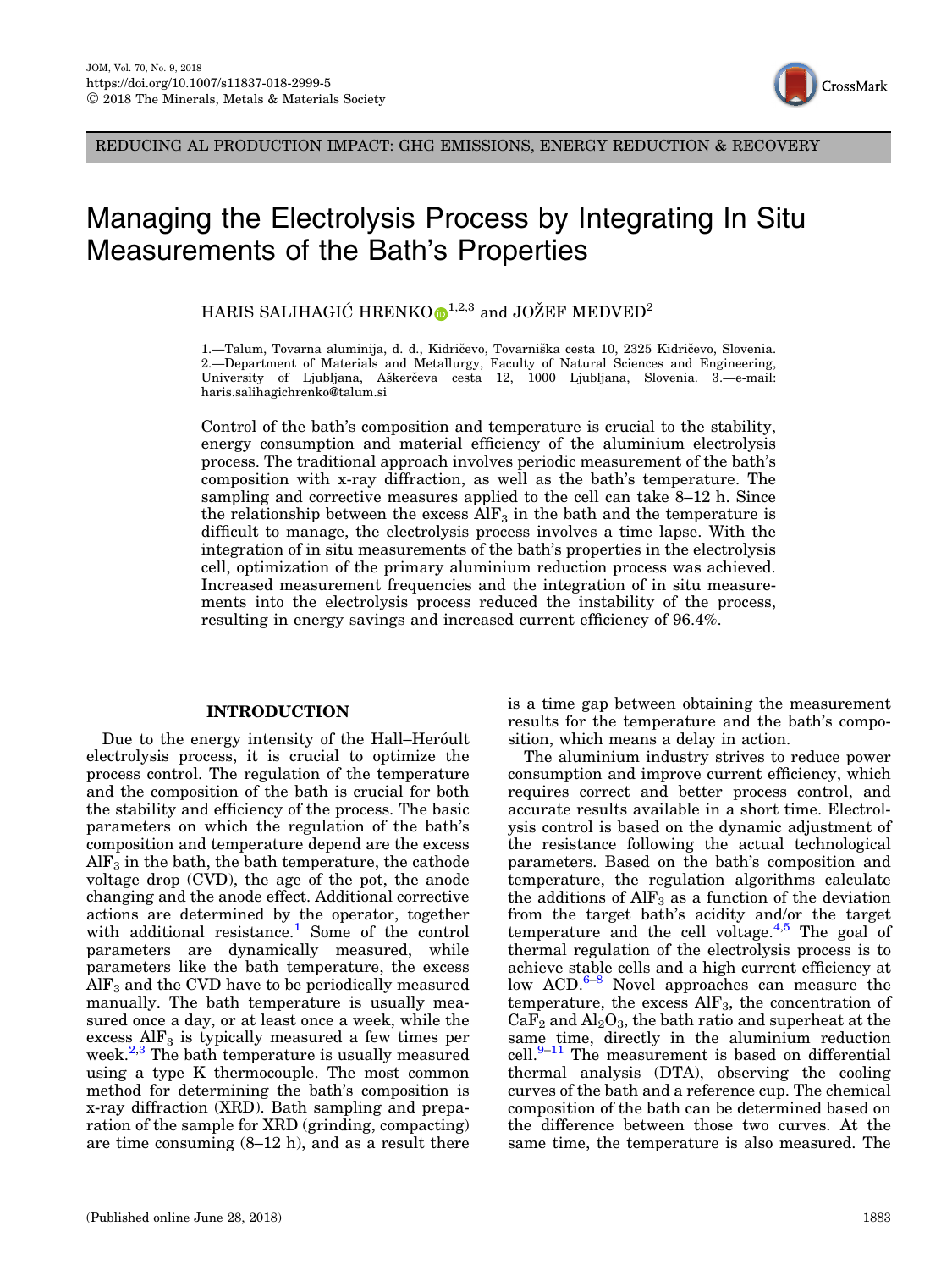results are available in a few minutes and can be wirelessly transferred to the process-control computer.

In this work, the improved in situ measurements of the bath's properties were made with the goal of optimizing the aluminium reduction process, with a positive impact on current efficiency and energy consumption. The work examines the impact of in situ measurements of the temperature and the excess  $\text{AlF}_3$ , on the instability, resistivity and current efficiency of the electrolysis process.

### METHODS

The experiment was conducted on a 160-type AP18 electrolysis cells over a period of 38 months. To compare the measurement accuracy of the  $STARprobe<sup>TM</sup>$  and the XRD, the bath composition results from 20 electrolysis cells were analyzed simultaneously for 34 days.

The bath's temperature and composition were measured separately every 72 h. Bath samples were taken with special thongs, cooled, and crushed to a particle size below 63  $\mu$ m. The bath's composition was determined with Panalytical Cubix3. To prepare 3.0-g samples, 0.3 g of the Wax-C micropowder binder was added. The samples were pressed at 1.8 bars for 15 s. The XRD analysis was made in the  $30.8^{\circ}2-28.35^{\circ}2 \Theta$  range. The temperature was measured with a type-K thermocouple. The results of the temperature measurement in the control system after 1 h, and the results of the bath chemistry analysis after 8–12 h, were inserted.

The in situ measurements were made with the commercial STARprobe<sup>TM</sup> device. The frequency of the measurements was increased to 32 h. Measurements were made during the same shift as the tapping of the metal. Measurements were made using a special probe, which was submerged 5–7 cm into the bath at the tapping hole. Before submerging the probe into the bath, carbon dust was skimmed



Fig. 1. Principle of the in situ measurement with STARprobe™. Fig. 2. In situ versus XRD analysis of excess AlF<sub>3</sub> in the bath.

from the bath. When the temperature of the bath sample and the reference cup were equalized, the probe was taken out of the bath. The software logic was based on the DTA. The cooling curves of the reference cup and the sample cup were observed (Fig. 1). The software calculated the bath composition based on DTA analysis. The temperature was measured at the same time as the bath's composition. Information about the excess  $\text{AlF}_3$ , the CaF<sub>2</sub>, the  $Al_2O_3$ , the bath ratio, the temperature and the superheat temperature was derived from the measurements. This reduced the time required to take corrective action in the control system to 3–4 min.

#### RESULTS AND DISCUSSION

The number of measurements with XRD and the in situ measurements at a certain excess  $\text{AlF}_3$  are represented in Fig. 2. Comparing the results of the in situ measurements and the XRD analysis for 20 cells shows a large deviation for the samples where the AlF<sub>3</sub> excess was outside the 11–14 wt.% range. The difference between the test results was between 0.43 wt.% and 2.55 wt.%. The average XRD analysis result was 1.34 wt.% higher compared to the in situ measurement. In samples with the highest concentration of the  $\rm{AlF_3}$ , the XRD analysis measured the chiolite peak at  $30.8^{\circ}2 \Theta$ . When the sample of the bath was cooled, the excess  $\text{AlF}_3$  crystalizes as chiolite; therefore, the  $\text{AlF}_3$  is directly connected with the intensity of the chiolite peak. During rapid solidification,  $CaF<sub>2</sub>$  contributes to the formation of  $NaCaAlF<sub>6</sub>$  and  $NaCa<sub>3</sub>AlF<sub>2</sub>F<sub>14</sub>$ . Almost the same situation was observed in samples with low  $\text{AlF}_3$ excess, where the peaks were measured at  $28.35^{\circ}2 \; \Theta.$ 

Long-term periodic measurements of the temperature and excess  $\rm{AlF_3}$  were used as a reference to control the use of the in situ method. As illustrated in Fig. [3](#page-2-0), the concentration of the  $\rm{AlF}_3$  changes the bath's liquidus temperature. The use of in situ

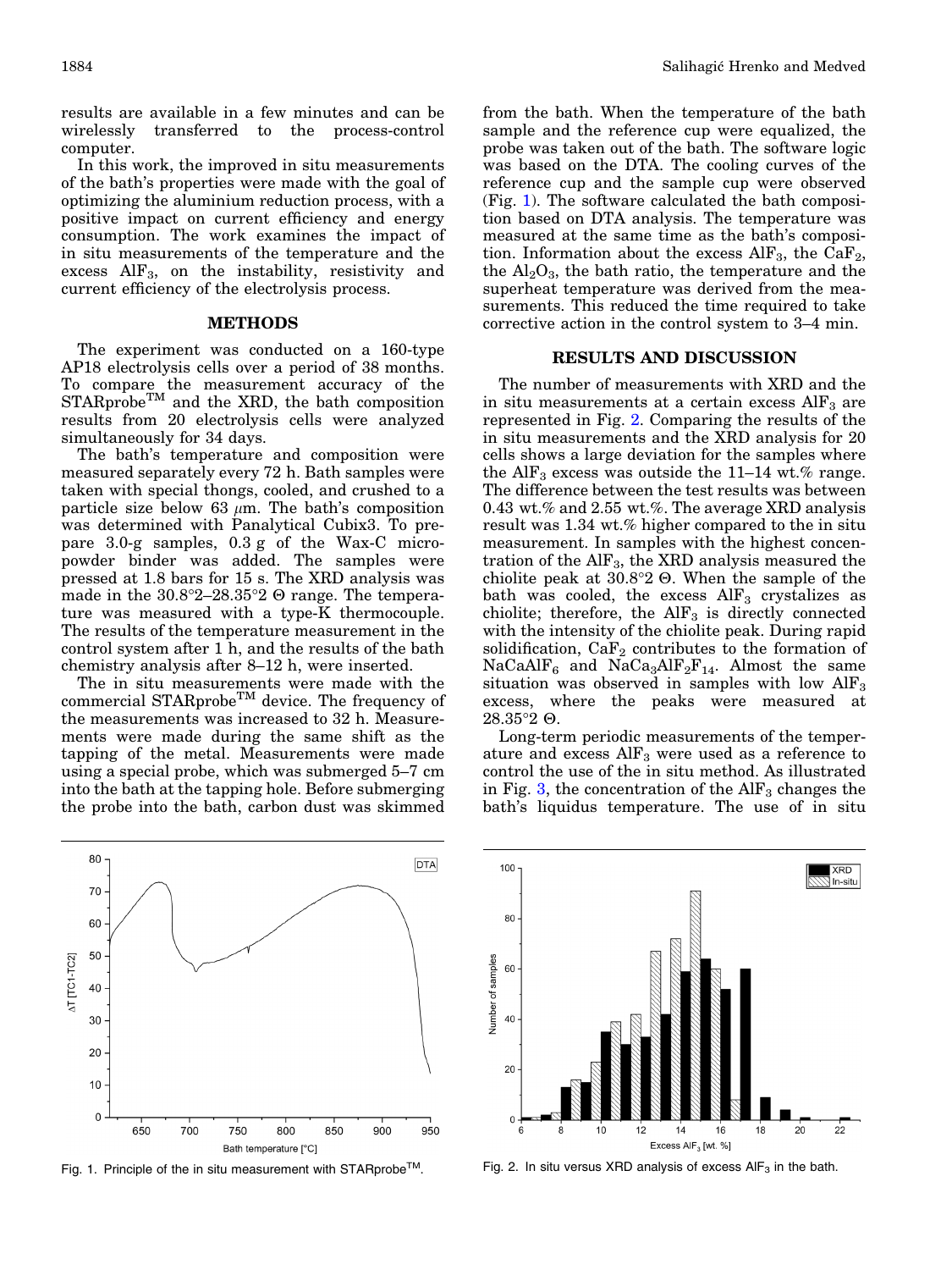<span id="page-2-0"></span>

measurements between 11.16 and 2.18 reduced the oscillations of the bath temperature and the composition. The average bath temperature over a period of 15 months was reduced by  $0.6^{\circ}$ C to  $951.0\degree$ C, compared to the average temperature of  $951.6^{\circ}$ C in the previous period, when XRD measurements were made between 1.15 and 11.16 (23 months). The decrease is directly connected with better control of the excess  $\rm{AlF_3}$ . The deviation between the maximum and minimum excess  $\rm{AlF}_3$ was reduced by 11.6%. The average value of the excess  $\text{AlF}_3$  was reduced from 13.42 wt.% to 12.96 wt.%. Two major effects were found to contribute to the better stability of the bath temperature and the composition: an increase in the frequency of simultaneous measurements and more accurate measurements of the bath's composition.

The bath's composition and temperature have a major impact on the alumina solubility. Higher concentrations of  $\text{AlF}_3$  can cause the freezing of the alumina sludge onto the cathode, resulting in the cell's magneto-hydrodynamic instability.<sup>[12](#page-3-0)</sup> Input parameters of temperature and excess  $\text{AlF}_3$  in the bath affects the pseudo-resistance of the cell, which impacts the cell's ACD. Optimal regulation of the cell's resistance and additions of  $\text{AlF}_3$  have to ensure that the working point is at the optimal position, normally at a superheat temperature of 5–  $12^{\circ}$ C. The superheat temperature represents the difference between the bath temperature and the liquidus temperature.<sup>[13](#page-3-0)</sup> Resistance instability is an indicator of the stability of the reduction process. Resistance instability represents the average value between the cell's maximum and minimum calculated resistance over a 32-h period. Figure 4 presents the resistance instability in the 1.15–11.16 period, when in situ measurements were not used,



Fig. 4. Average instability before and after the integration of in situ measurements.





and the 11.16–2.18 period, when in situ measurements were integrated. The stability of the process after the introduction of in situ measurements has improved. The average resistance instability was decreased by 0.004  $\mu\Omega$  (4.21%), and the period deviation of the resistance difference was reduced by 18.75%. Instability was reduced by decreasing the temperature and the  $\rm{AlF}_3$  excess.

The impacts of the improved stability of the process, the bath's composition and the temperature are shown in Fig. 5 as the target resistance. The target resistance is the sum of the static cell resistance, the resistance given for an anode change, the additional resistance given in the case of instability, the cathode resistance, and the bathcomposition resistance, which is given at the discretion of the operator. The 37.4% deviation in the target resistance was reduced, and the average target resistance could be lowered by 0.019  $\mu\Omega$ , while maintaining the gains in cell stability. For a